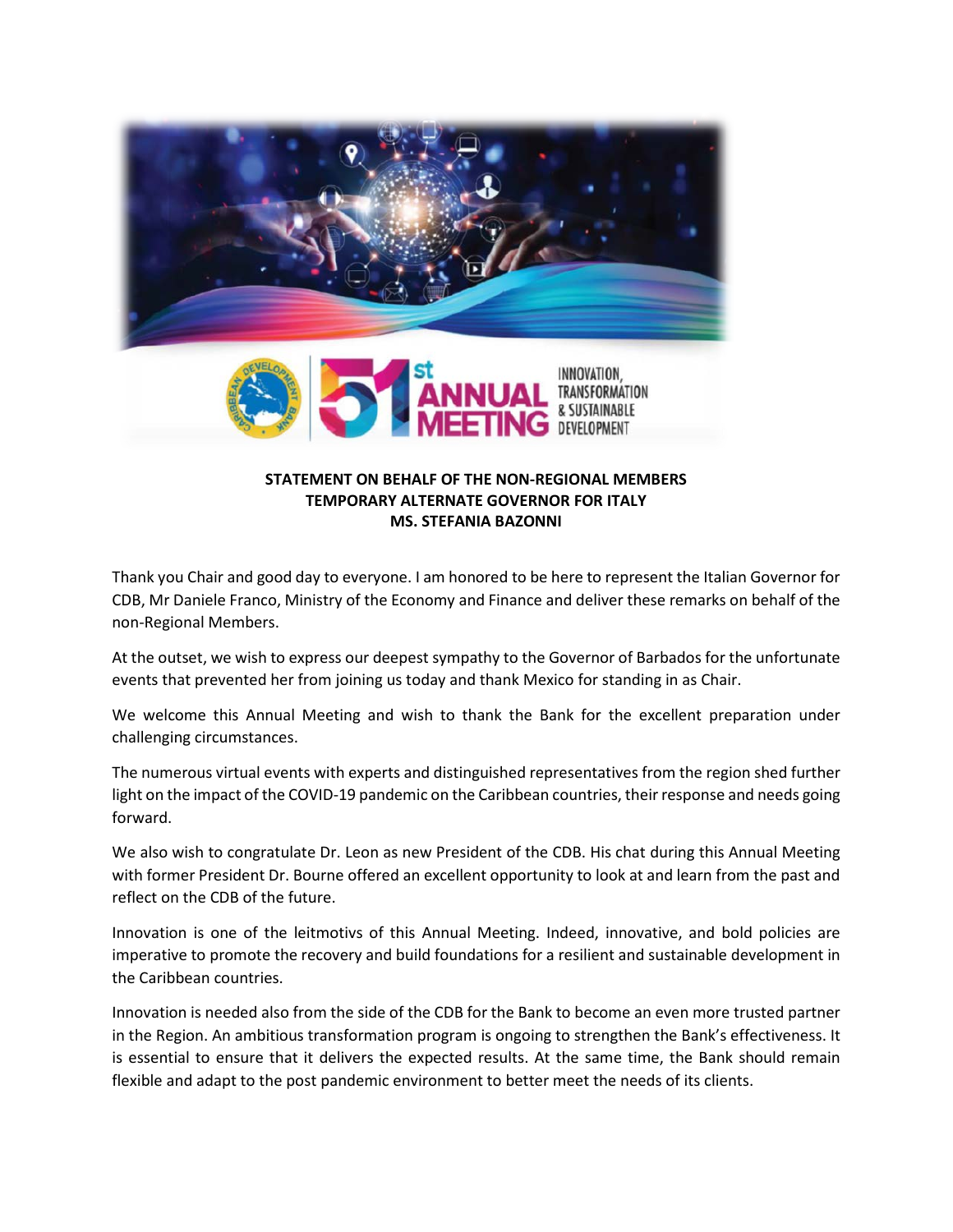We commend the Bank for its response to the pandemic, including through additional finance and liquidity support.

CDB's achievements in 2020 reflected the dedication of its staff and Management, sincere thanks to all, and the leadership of CDB's previous President, Mr Smith, whose legacy we wish to acknowledge.

Safe and effective COVID-19 vaccines will be key for economic recovery going forward. We welcome CDB collaboration with other organizations, including the European Investment Bank, to facilitate affordable access to vaccines for its borrowing member countries.

As the Caribbean region emerges from the pandemic, we encourage the CDB to progressively shift its support from relief to build back better. Accelerating growth is paramount to bring the high debt level in most countries of the region to a sustainable path.

In line with the principles recently reaffirmed at the G20 level under the Italian presidency, we expect a reinforced coordination between MDBs, including CDB, and the IMF in case of countries requesting financing while facing macroeconomic instabilities.

The COP26, is just a few months away. We call on CDB to scale-up its financing for climate adaptation and mitigation and welcome the commitment to dedicate between 25% and 30% of its own resources to climate financing by 2024. We also urge the CDB to set a clear timeframe for Paris Alignment.

With its local knowledge, the Bank is best placed to assist Caribbean countries to enhance and implement their Nationally Determined Contributions. Moreover, the CDB can help them to create a supportive business environment and develop a pipeline of green and bankable investment projects to further mobilize private investments.

Private capital will be critical, since the needs are huge, and public resources are limited. The engagement of the private sector will be beneficial not only to achieve the transition to a low-carbon and sustainable development model, but also for the innovation and transformative growth it can bring.

As the Caribbean region is highly vulnerable to climate change risks and natural disasters, a robust Disaster Risk Management remains a necessity. The Bank has traditionally supported its borrowing members to recover from natural disasters. This role needs to continue. At the same time, we welcome the focus on prevention, and we encourage the Bank to swiftly implement the updated Disaster Risk Management strategy working effectively with regional organizations, other multilateral development banks and bilateral development partners.

We wish to congratulate the CDB for the successful outcome of the SDF negotiations. The size and composition of the SDF10 program will allow SDF to maintain its focus on poverty reduction in particular in less developed countries of the region, while increasing resources available to all BMC, including for disaster risk prevention and recovery.

Since a significant portion of SDF10 resources will be used to provide technical assistance, we look forward to proposals to strengthen TA strategic focus, improve its delivery and monitor the impact.

As recently reaffirmed by the rating agencies, CDB is well capitalized and can growth its portfolio while preserving its rating. We encourage the Bank to continue to strike the right balance between a prudent management of its balance sheet and the pursue of its development mandate. We call on the Bank to